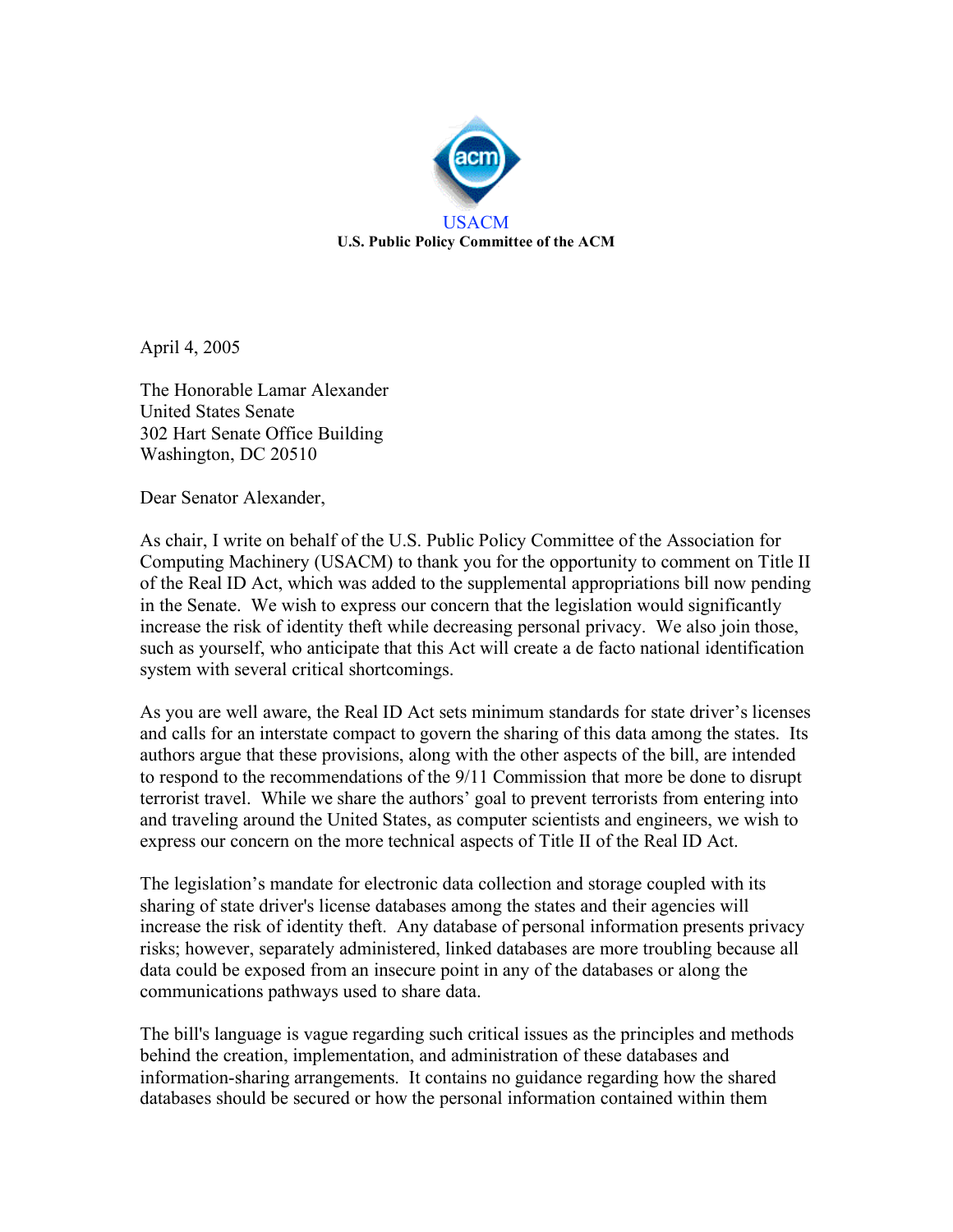should be handled. Further, it does not specify how to hold the administrators and users of these databases accountable for proper maintenance and use. For example, there are no details about: (1) what agents (public or private) would be trusted to access to these databases; (2) by what method(s) would the data and interstate searches of the data be secured; (3) how we would ensure that each state database and any related infrastructure maintain the highest level of security; (4) would one state be allowed to store records (including possibly inaccurate ones) from another state; and, (5) how would database use be tracked or audited so that abuse may be caught and problems uncovered. The bill also repeals existing law related to a consultative regulatory process, leaving no clear mechanism for addressing these questions. In light of the recent spate of events regarding criminals and others gaining unauthorized access to large collections of personal information, as well as current concerns about the epidemic of identity theft in the United States, these are troubling oversights.

It is also worth noting that these systems are always vulnerable to human error, breakdown, destruction by natural events, and sabotage – both by outsiders and by trusted people with malicious intentions. Substantial private sector experience demonstrates these risks escalate when unrelated organizations share data extensively. Accordingly, the simple fact of making personal data more widely available across the country in electronic form will increase the risk of identity theft. Therefore, any legislation mandating the linking and sharing of large numbers of databases containing personally identifiable information should specify a minimal level of security and require that adequate security be demonstrated prior to implementation of such a system. We also recommend that good practice, as demonstrated around the world, is having a defined mechanism where individuals can review records about them and correct errors without undue effort or obstacle.

As you know, many privacy and civil liberties groups have expressed concern that the bill's provisions for creating national driver's license standards are tantamount to creating a system of national identification. ACM has a long-standing statement expressing its concern over creation of national ID cards because of technical issues as well as concerns about privacy. In addition to the problems of error and identity theft mentioned above, the following are a few of the other technical and procedural problems that such a system might pose: (1) knowing the identity of a person reveals nothing of that person's intent – every criminal and terrorist has an identity but they have no record prior to their first offense; (2) there is a history of clerks in various states succumbing to bribery to grant driver's licenses to unqualified persons; this bill provides a national ID to someone who can find any lax or corrupt clerk anywhere in the US – a trivial task given the number involved; and (3) having a single ID will habituate some guards to checking for the form of the ID rather than the content, thus leading to weaker security than when guards must study an ID to determine its origin and validity.

I wish to offer you the technical and policy expertise of our committee. USACM is the U.S. Public Policy Committee of the Association for Computing Machinery, which is the world's first educational and scientific computing society with almost 80,000 members worldwide. ACM members include leading computer scientists, engineers, and other